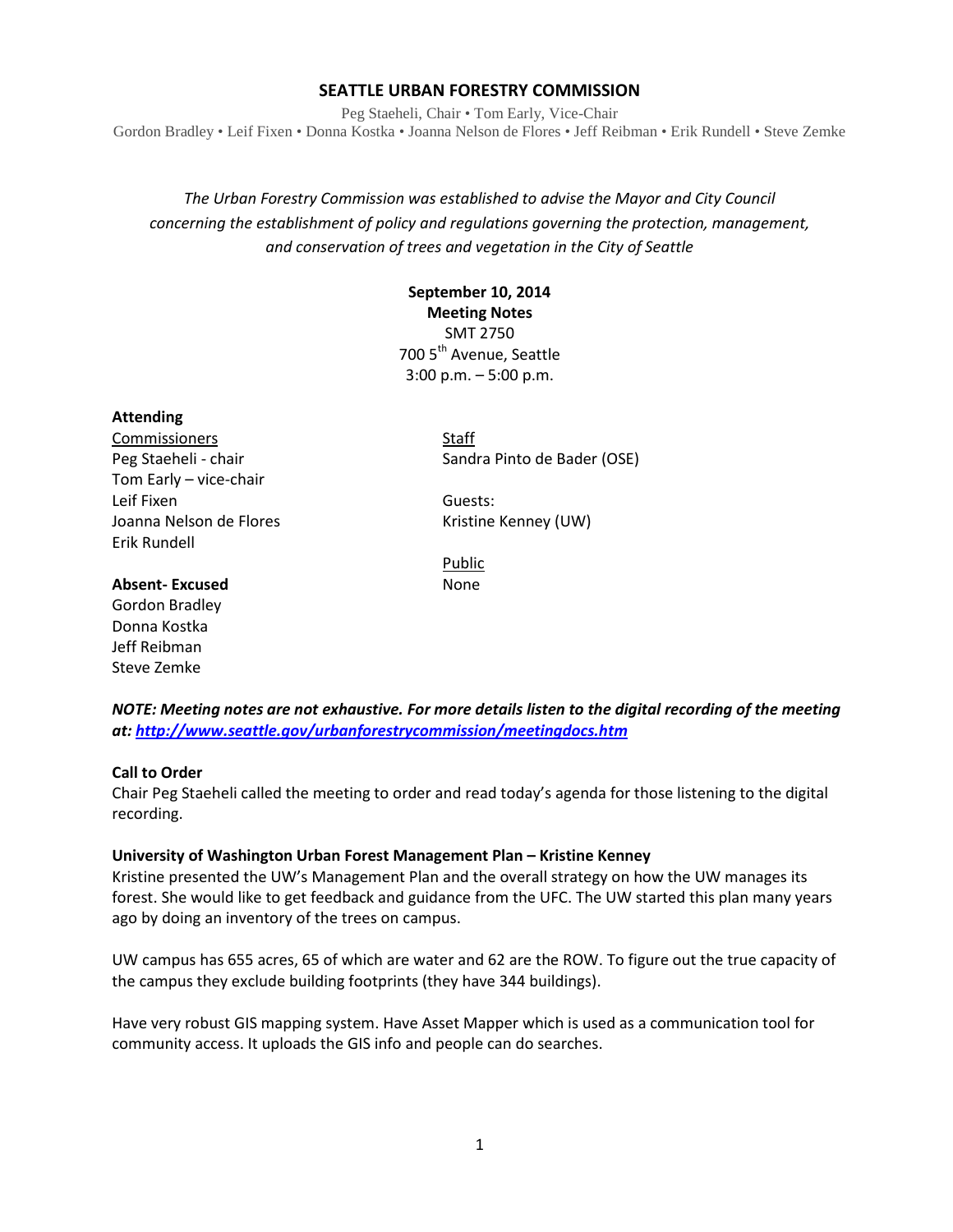GIS mapping – initiated 10 years ago to inventory trees on campus. This work has been done by students. They tag all trees on campus and put them in the Database (data points capture whether they are deciduous or conifer, size, condition, etc…) to help understand the bio-diversity of the campus.

Grounds Management- 34 staff covers the 655 acres. They have 8,274 trees representing 417 species. The campus has an ISA certified arborist who manages all the trees in the campus. Don't have a policy in place but do implement a 1:1 tree replacement practice. They put up signage when removing trees. This is new practice that was required by SDOT for ROW trees.

The Urban Forest Management Plan, currently in progress, is an effort to update this resource while expanding the scope of the document.

Tree preservation and removal:

The University has two different processes for identifying trees for removal. The ultimate goal of these processes is to identify options for preservation rather than removal.

- 1. Hazard or diseased tree removal
	- Campus arborist and gardeners regularly monitor trees looking for hazards and potential disease.
	- Prior to removing a tree, it is inspected using the U's Tree Hazard Evaluation Form.
	- Removal is the last option after considering pruning, cabling, treating, or transplanting.
	- The U's arborist removes all trees on campus unless there are unique circumstances.
	- The stumps of trees that have been removed are ground to be used as mulch.
	- A permit is not required for this type of tree removal.
- 2. Removal due to development
	- First, an outside arborist is hired to conduct an evaluation of the trees within the area of the project.
	- The arborist provides a tree condition report
	- A site plan for the project is developed that attempts to save as many trees of significance as possible.
	- Tree removal plans are submitted to DPD along with all other required permits for the project.
	- There are three tree removal review boards:
		- o University Landscape Advisory Committee
		- o City/university Community Advisory Committee, and
		- o DPD

Tree Classification – the UW has developed a form for evaluation of the significance of trees on campus.

Sustainable Management Practices: UW has:

- Integrated pest management program to minimize use of toxic sprays
- Inoculations to help keep trees protected from devastating diseases.
- Tree Campus USA annual planting
- Mulch partnership with local arborists that allow them to dump their woodchips on campus to be used in landscaping
- Salvage wood this program takes trees that need to be removed and harvests them for student furniture making or art pieces.

Wherever possible they try to preserve snags for their habitat value.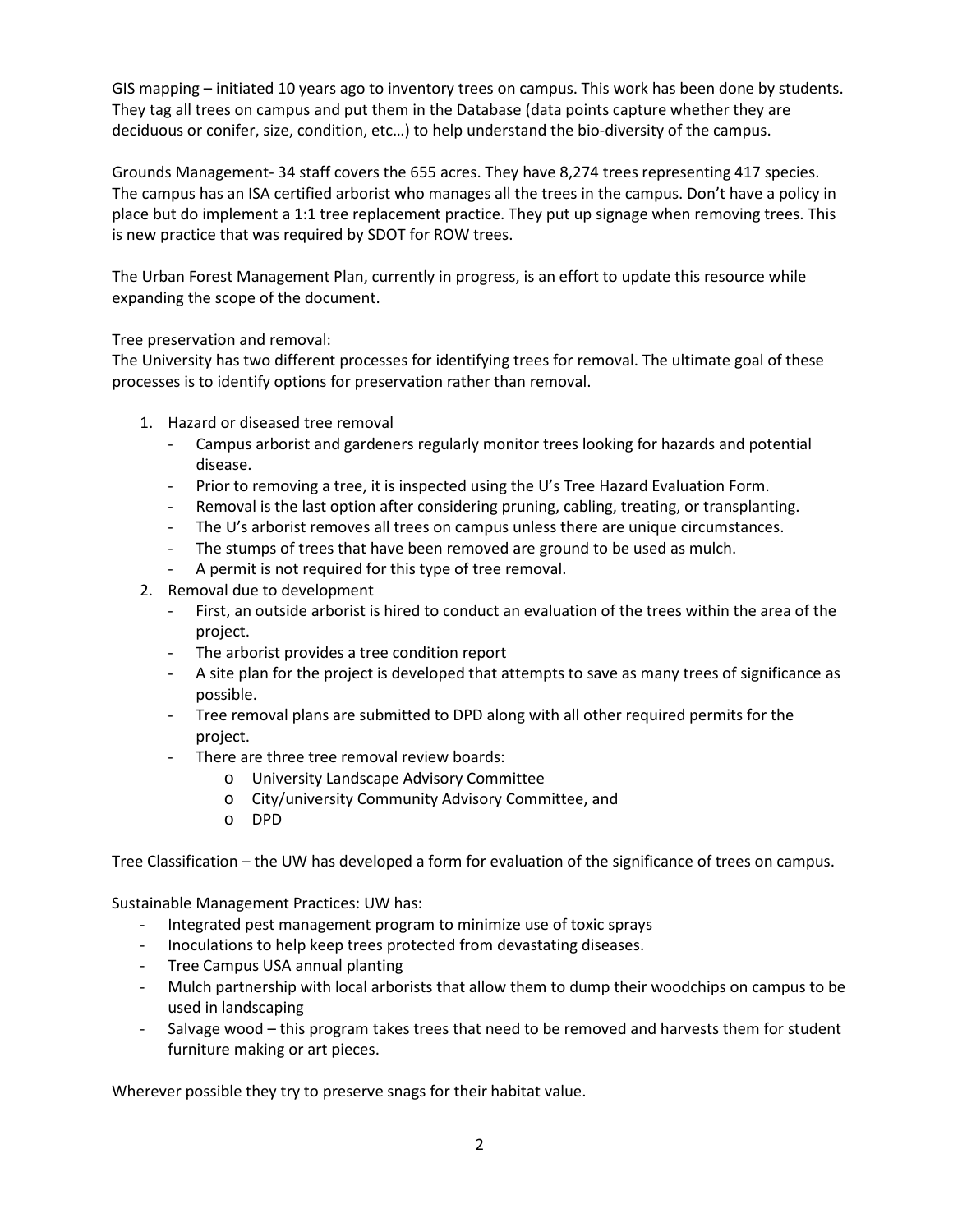## Canopy cover:

Forest canopy cover 28.6%. (total acreage minus building area. With building area they are at 19%). They are thinking of establishing different canopy cover goals for different campus areas. Calculated value of campus trees is \$35M. Need to better communicate what does that mean. UFSP goal for this land use is 20%.

Urban Forest Management Plan Goals

- Communicate the value of urban forestry
- ID canopy cover goals
- Become better stewards
- Increase general knowledge and awareness
- Maintain a current and dynamic tree database
- Implement management strategies.

### UFC question:

What would be the impact to the campus' overall canopy cover if the 409 invasive trees were removed. Answer:

They haven't quantified the canopy that would be represented by invasive trees.

#### Current Major Projects:

Denny Hall remodel – have done assessment of all the trees and are proposing removal of seven trees. Life science building – this is a new development that was changed in order to preserve trees. North Campus Housing – currently in conceptual design.

#### Future goals:

- Establish realistic goals and policies related to tree and landscape management
- Develop a stronger relationship between students, the local community, and the university
- Strengthening existing activities while exploring new means of engagement and education
- Develop an endowment fund

### Q&A

- This level of detail might not be inside the Mayor Institution Overlay or the Campus Master Plan, but they will influence the Campus Master Plan update process.
- Has the UW set a canopy cover goal? A: not yet
- Q: Maybe do analysis on layering of the urban forest. Pocket planting for long-term new growth and plant for succession. A: that's more like a density coverage goal.
- Q: Restoration of Kinkaid Ravine. A: there is a group currently restoring it working with Earth Corps.
- Q: is UW getting advice from GSP on this restoration? A: working with Earthcorps and there are forestry students involved.
- Q: Is the DB of trees available to the public? A: the Asset Mapper is the tool for those that are not GIS savvy.
- Q: one of the things that people enjoy is driving through the campus and seeing the street trees on the Montlake median. There are some waterline issues that might affect them? Is it possible to protect the tree roots during the projects.
- Q: Do you have a blanket permit with SDOT? A: no.
- Comment: you might want to explore that with SDOT's new regulations.
- Q: you have a 1:1 replacement and it's a practice. Have you thought of making it a policy? A: with new projects a 1:1 is often hard because there is less area available. Requiring anything more